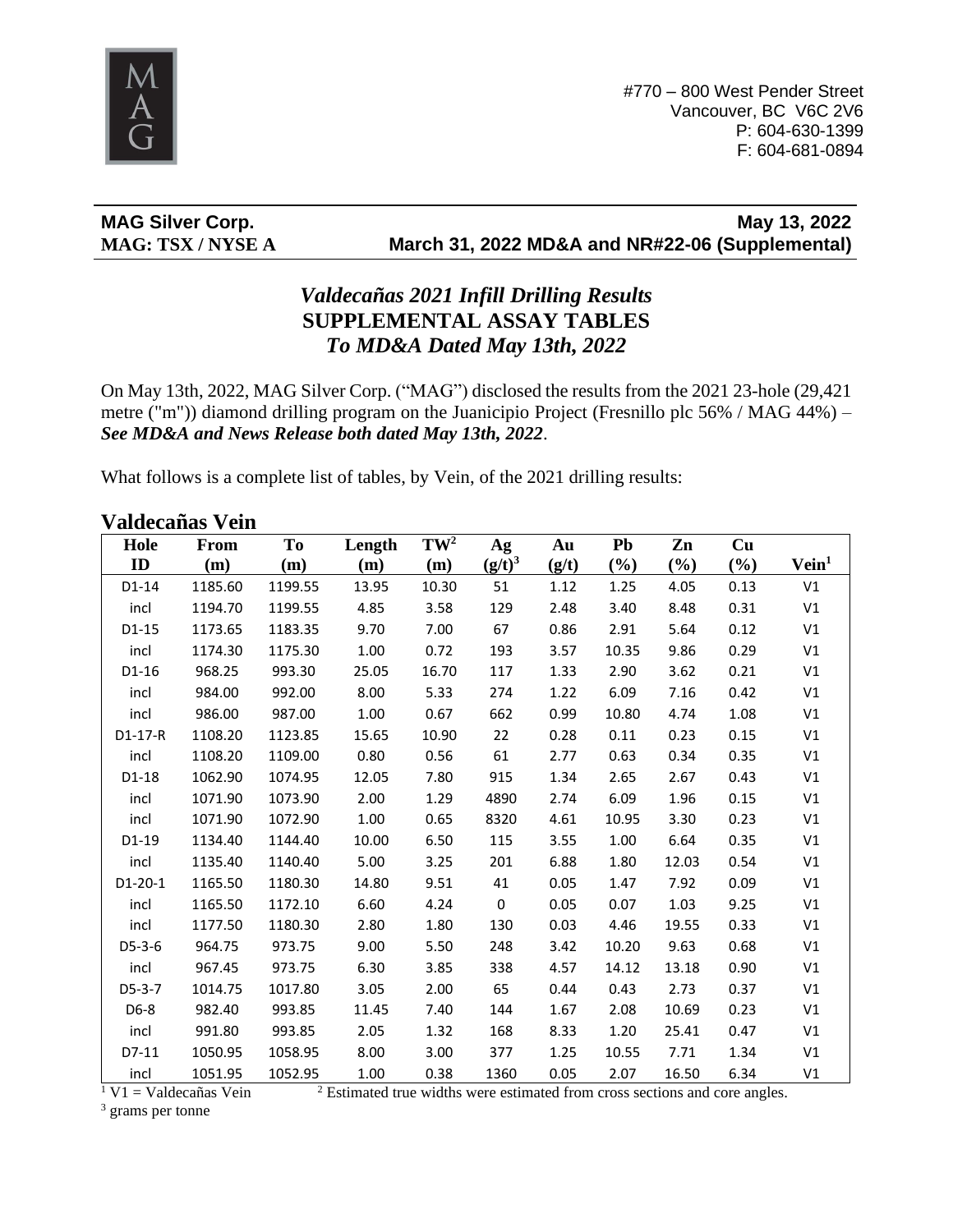| Hole                     | <b>From</b> | To      | Length                                                                                 | $TW^2$ | Ag           | Au    | Pb    | Zn    | Cu   |                   |
|--------------------------|-------------|---------|----------------------------------------------------------------------------------------|--------|--------------|-------|-------|-------|------|-------------------|
| ID                       | (m)         | (m)     | (m)                                                                                    | (m)    | $(g/t)^3$    | (g/t) | (%)   | (%)   | (%)  | Vein <sup>1</sup> |
| $D7-12$                  | 914.20      | 916.70  | 2.50                                                                                   | 1.50   | 555          | 0.71  | 1.96  | 5.57  | 1.31 | V1                |
| incl                     | 914.95      | 915.95  | 1.00                                                                                   | 0.60   | 1240         | 0.71  | 3.47  | 4.10  | 0.97 | V1                |
| $D9-1$                   | 872.75      | 876.05  | 3.30                                                                                   | 3.10   | 55           | 1.10  | 2.43  | 2.17  | 0.13 | V1                |
| D9-2                     | 918.40      | 923.90  | 5.50                                                                                   | 4.90   | 94           | 0.92  | 0.70  | 1.24  | 0.13 | V1                |
| incl                     | 918.40      | 919.00  | 0.60                                                                                   | 0.53   | 511          | 5.41  | 1.61  | 1.57  | 0.08 | V1                |
| D9-3                     | 923.95      | 935.65  | 11.70                                                                                  | 8.99   | 2032         | 3.82  | 2.99  | 5.19  | 0.30 | V1                |
| or                       | 923.95      | 935.65  | 11.70                                                                                  | 8.99   | 648          | 3.82  | 2.99  | 5.19  | 0.30 | V1 <sup>4</sup>   |
| incl                     | 926.80      | 935.65  | 8.85                                                                                   | 6.80   | 2676         | 4.91  | 3.70  | 6.31  | 0.37 | V1                |
| or                       | 926.80      | 935.65  | 8.85                                                                                   | 6.80   | 847          | 4.91  | 3.70  | 6.31  | 0.37 | V1 <sup>4</sup>   |
| incl                     | 927.65      | 928.65  | 1.00                                                                                   | 0.77   | 25051        | 14.45 | 10.40 | 3.72  | 0.23 | V1                |
| incl                     | 928.65      | 929.65  | 1.00                                                                                   | 0.77   | 462          | 6.03  | 2.97  | 8.65  | 0.42 | V1                |
| incl                     | 932.65      | 933.65  | 1.00                                                                                   | 0.77   | 81           | 7.39  | 1.39  | 7.84  | 0.16 | V1                |
| incl                     | 934.65      | 935.65  | 1.00                                                                                   | 0.77   | 689          | 6.88  | 8.74  | 11.55 | 0.15 | V1                |
| $D9-4$                   | 958.85      | 966.70  | 7.85                                                                                   | 7.20   | 66           | 0.93  | 1.09  | 2.02  | 0.15 | V1                |
| incl                     | 964.30      | 966.70  | 2.40                                                                                   | 2.20   | 109          | 1.71  | 2.78  | 5.04  | 0.44 | V1                |
| D9-5                     | 1064.10     | 1066.00 | 1.90                                                                                   | 1.00   | 85           | 0.04  | 2.93  | 8.01  | 0.39 | V1 <sup>5</sup>   |
| $D11-1$                  | 1394.90     | 1408.90 | 14.00                                                                                  | 11.60  | 200          | 0.09  | 0.88  | 9.06  | 1.49 | V1                |
| incl                     | 1395.90     | 1400.90 | 5.00                                                                                   | 4.14   | 188          | 0.15  | 1.64  | 17.24 | 1.11 | V1                |
| incl                     | 1404.90     | 1407.90 | 3.00                                                                                   | 2.49   | 467          | 0.03  | 0.24  | 5.28  | 4.30 | V1                |
| P39                      | 1084.65     | 1097.65 | 13.00                                                                                  | 9.80   | 90           | 0.75  | 0.70  | 3.95  | 0.38 | V1                |
| P40                      | 1076.35     | 1077.85 | 1.50                                                                                   | 1.40   | 85           | 0.06  | 3.64  | 3.55  | 0.62 | V1 <sup>5</sup>   |
| P40-1                    | 1053.05     | 1058.95 | 5.90                                                                                   | 5.20   | 74           | 0.16  | 3.24  | 3.25  | 0.30 | V1 <sup>5</sup>   |
| P42                      | 1387.55     | 1390.60 | 3.05                                                                                   | 2.60   | 42           | 0.00  | 0.17  | 4.12  | 0.17 | V1                |
| P43                      | 1232.55     | 1244.20 | 11.65                                                                                  | 10.50  | 63           | 3.08  | 1.43  | 2.42  | 0.17 | V1                |
| incl                     | 1237.55     | 1243.25 | 5.70                                                                                   | 5.14   | 95           | 5.35  | 2.58  | 4.24  | 0.23 | V1                |
| incl                     | 1238.55     | 1239.55 | 1.00                                                                                   | 0.90   | 186          | 21.80 | 3.07  | 7.04  | 0.68 | V1                |
| MB1750-1                 | 126.80      | 131.45  | 4.65                                                                                   | 4.00   | 1589         | 0.64  | 6.31  | 6.91  | 0.06 | V1                |
| MIC-16                   | 86.14       | 88.96   | 2.82                                                                                   | 2.50   | 44           | 0.18  | 0.01  | 0.07  | 0.01 | V1                |
| <b>MIC-17</b>            | 77.30       | 79.60   | 2.30                                                                                   | 2.00   | 1717         | 0.84  | 0.37  | 1.52  | 0.03 | V1                |
| <b>MIC-18</b>            | 99.35       | 107.90  | 8.55                                                                                   | 1.00   | 506          | 0.08  | 0.29  | 1.28  | 0.01 | V1                |
| <b>MIE-27</b>            | 60.70       | 63.30   | 2.60                                                                                   | 1.60   | 1609         | 0.85  | 0.08  | 0.96  | 0.02 | V1                |
| <b>MIE-28</b>            | 82.15       | 82.85   | 0.70                                                                                   | 0.50   | $\mathbf{1}$ | 0.00  | 0.00  | 0.01  | 0.00 | V1                |
| MIE-33                   | 46.45       | 47.50   | 1.05                                                                                   | 0.70   | 5            | 0.02  | 0.00  | 0.00  | 0.00 | V1                |
| MIE-36                   | 122.20      | 130.25  | 8.05                                                                                   | 2.00   | 229          | 2.56  | 0.17  | 1.30  | 0.05 | V1                |
| MIC-5                    | 84.80       | 85.60   | 0.80                                                                                   | 0.60   | 29           | 0.48  | 0.00  | 0.01  | 0.00 | V1                |
| $1$ V1 = Valdecañas Vein |             |         | <sup>2</sup> Estimated true widths were estimated from cross sections and core angles. |        |              |       |       |       |      |                   |

## **Valdecañas Vein (continued)**

<sup>3</sup> grams per tonne

 $^{4}$ Ag capped at 6000 g/t  $^{5}$ Very poor recovery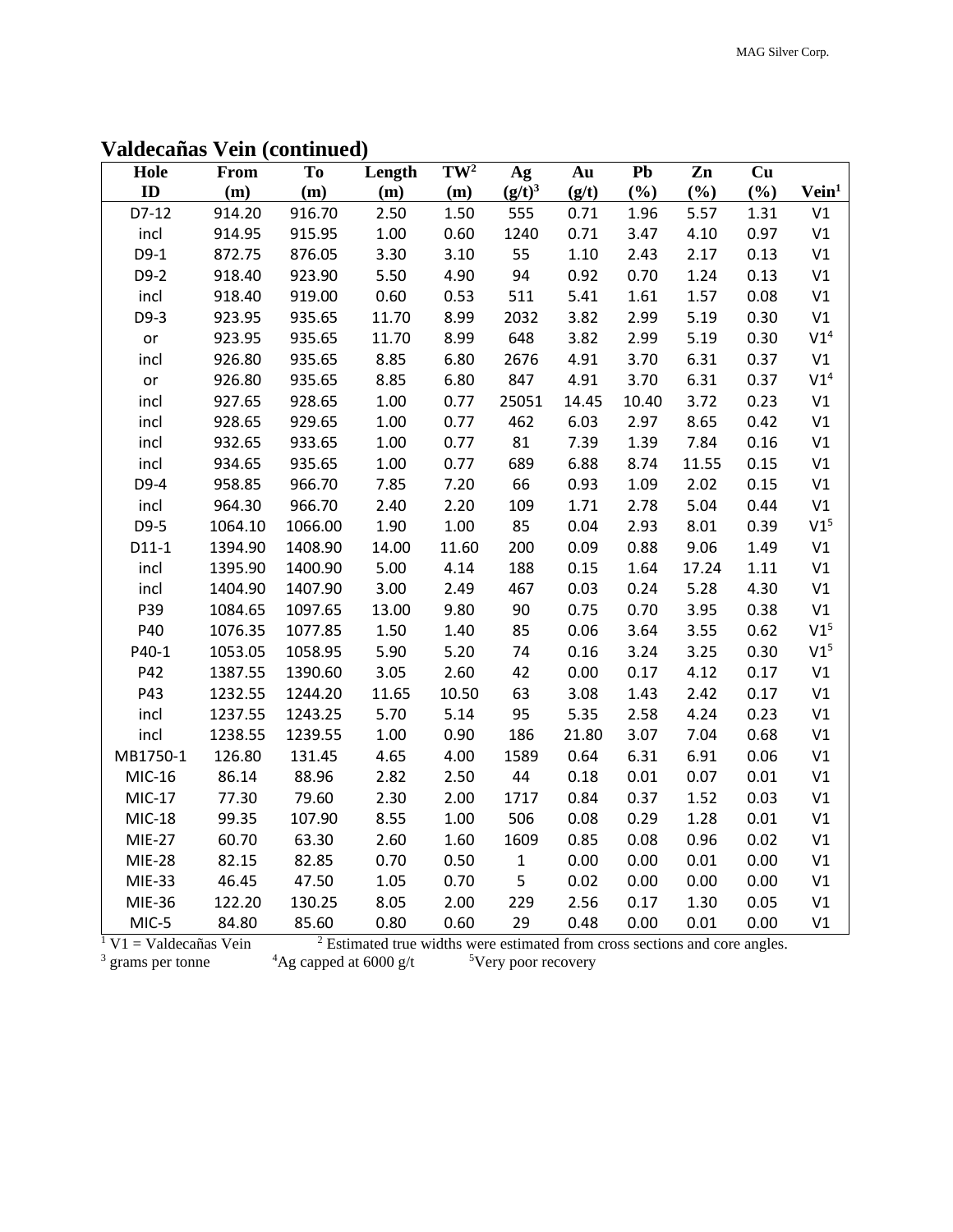### **Hangingwall Veins**

| Hole     | <b>From</b> | <b>To</b> | Length | $TW^2$ | Ag             | Au    | Pb   | Zn    | Cu   |                   |
|----------|-------------|-----------|--------|--------|----------------|-------|------|-------|------|-------------------|
| ID       | (m)         | (m)       | (m)    | (m)    | $(g/t)^3$      | (g/t) | (%)  | (%)   | (%)  | Vein <sup>1</sup> |
| D5-3-6   | 843.60      | 855.70    | 10.30  | 8.60   | 62             | 1.53  | 0.83 | 3.41  | 0.16 | <b>VANT</b>       |
| incl     | 849.60      | 854.90    | 5.30   | 4.43   | 75             | 2.21  | 1.08 | 4.16  | 0.17 | <b>VANT</b>       |
| $D5-3-7$ | 842.70      | 851.90    | 9.20   | 7.64   | 35             | 0.34  | 0.67 | 1.85  | 0.04 | <b>VANT</b>       |
| incl     | 847.00      | 850.25    | 3.25   | 2.70   | 108            | 1.73  | 1.27 | 3.95  | 0.16 | VANT              |
| D7-11    | 890.85      | 892.65    | 0.70   | 0.50   | 23             | 0.06  | 0.70 | 1.99  | 0.03 | <b>VANT</b>       |
| D7-12    | 834.40      | 839.70    | 5.30   | 3.30   | 285            | 0.79  | 4.12 | 9.01  | 0.42 | VANT              |
| $D9-1$   | 854.00      | 855.30    | 1.30   | 1.20   | 53             | 1.05  | 0.97 | 1.51  | 0.07 | <b>VANT</b>       |
| $D9-2$   | 897.55      | 898.15    | 0.60   | 0.50   | 10             | 0.39  | 0.40 | 0.29  | 0.02 | <b>VANT</b>       |
| D9-3     | 863.60      | 872.50    | 8.90   | 8.75   | 89             | 0.42  | 1.62 | 4.86  | 0.10 | <b>VANT</b>       |
| incl     | 869.55      | 872.50    | 2.95   | 2.90   | 169            | 1.03  | 2.61 | 9.89  | 0.22 | <b>VANT</b>       |
| D9-4     | 870.85      | 875.20    | 4.35   | 4.30   | 30             | 0.35  | 0.59 | 1.79  | 0.11 | <b>VANT</b>       |
| D9-5     | 919.10      | 920.15    | 1.05   | 0.60   | 35             | 0.11  | 3.48 | 1.13  | 0.03 | VANT              |
| $D11-1$  | 1320.15     | 1324.45   | 4.30   | 4.10   | 350            | 0.62  | 4.98 | 21.05 | 1.21 | VANT              |
| P40      | 934.10      | 935.05    | 0.95   | 0.70   | 79             | 1.80  | 1.58 | 3.81  | 0.13 | <b>VANT</b>       |
| P40-1    | 924.20      | 926.70    | 2.50   | 2.30   | 42             | 0.58  | 0.66 | 4.74  | 0.10 | <b>VANT</b>       |
| P42      | 1210.55     | 1213.20   | 2.65   | 2.40   | 48             | 4.34  | 1.03 | 5.29  | 0.12 | <b>VANT</b>       |
| $D5-3-7$ | 709.95      | 710.65    | 0.70   | 0.60   | 490            | 0.44  | 0.05 | 0.63  | 0.08 | <b>PANT</b>       |
| D7-11    | 793.20      | 793.80    | 0.60   | 0.50   | 4              | 0.33  | 0.00 | 0.01  | 0.01 | <b>PANT</b>       |
| $D9-2$   | 623.35      | 627.10    | 3.75   | 3.30   | 461            | 0.49  | 0.16 | 0.70  | 0.02 | <b>PANT</b>       |
| incl     | 625.45      | 626.45    | 1.00   | 0.88   | 1085           | 0.64  | 0.18 | 0.80  | 0.02 | <b>PANT</b>       |
| $D9-3$   | 657.20      | 658.55    | 1.35   | 0.90   | 108            | 0.55  | 0.18 | 0.25  | 0.04 | <b>PANT</b>       |
| D9-4     | 659.80      | 663.80    | 4.00   | 3.30   | 60             | 0.16  | 0.03 | 0.10  | 0.01 | <b>PANT</b>       |
| D9-5     | 734.70      | 740.50    | 5.80   | 2.90   | 546            | 0.88  | 0.44 | 1.32  | 0.04 | <b>PANT</b>       |
| incl     | 735.50      | 738.85    | 3.35   | 1.68   | 845            | 1.43  | 0.70 | 2.08  | 0.05 | <b>PANT</b>       |
| incl     | 736.80      | 737.80    | 1.00   | 0.50   | 2050           | 2.27  | 1.08 | 1.91  | 0.07 | <b>PANT</b>       |
| P40      | 790.05      | 791.05    | 1.00   | 0.60   | $\overline{2}$ | 0.01  | 0.00 | 0.01  | 0.01 | <b>PANT</b>       |
| P40-1    | 787.40      | 788.05    | 0.65   | 0.60   | 8              | 0.02  | 0.01 | 0.02  | 0.01 | <b>PANT</b>       |
| D9-3     | 906.15      | 911.00    | 4.85   | 3.20   | 147            | 0.35  | 2.67 | 12.74 | 0.28 | HWE1              |
| $D1-15$  | 1056.95     | 1057.55   | 0.60   | 0.50   | 3              | 0.01  | 0.01 | 0.02  | 0.00 | WHW2              |
| D6-8     | 963.60      | 965.15    | 1.55   | 1.00   | 207            | 0.85  | 0.39 | 23.32 | 1.34 | WHW2              |

<sup>1</sup> VANT = Anticipada Vein, PANT = Pre-Anticipada Vein, HWE1 = Unnamed east hangingwall vein, WHW2 = Unnamed west hangingwall vein <sup>2</sup> Estimated true widths from cross sections and core angles <sup>3</sup> grams per tonne

#### **Footwall Veins**

| Hole          | From    | To      | Length | $\mathbf{TW}^2$ | Αg        | Au    | Pb     | Zn            | Cu               |                            |
|---------------|---------|---------|--------|-----------------|-----------|-------|--------|---------------|------------------|----------------------------|
| $\mathbf{ID}$ | (m)     | (m)     | (m)    | (m)             | $(g/t)^3$ | (g/t) | $(\%)$ | $\frac{6}{6}$ | $\mathcal{O}(6)$ | $\mathbf{V}\mathbf{ein}^1$ |
| $D9-1$        | 891.90  | 893.95  | 2.05   | 1.80            | 663       | 1.13  | 4.30   | 1.60          | 0.26             | FW <sub>2</sub>            |
| $D9-3$        | 963.35  | 966.50  | 3.15   | 2.70            | 1612      | 2.41  | 2.22   | 3.44          | 0.20             | FW <sub>2</sub>            |
| incl          | 963.35  | 964.55  | 1.20   | 1.03            | 4130      | 6.67  | 5.25   | 7.26          | 0.59             | FW <sub>2</sub>            |
| $D1-15$       | 1200.45 | 1201.70 | 1.25   | 1.00            | 6         | 0.01  | 0.32   | 0.27          | 0.01             | V2W                        |
| $D1-16$       | 1030.50 | 1031.20 | 0.70   | 0.50            | 686       | 0.81  | 0.09   | 0.52          | 0.02             | V2W                        |
| D1-18         | 1083.40 | 1084.20 | 0.80   | 0.60            | 9         | 0.14  | 0.05   | 0.13          | 0.00             | V2W                        |

 $1 V2W$  = West Footwal Vein, FW2 = East Footwall Vein

 $2$  Estimated true widths were estimated from cross sections and core angles  $3$  grams per tonne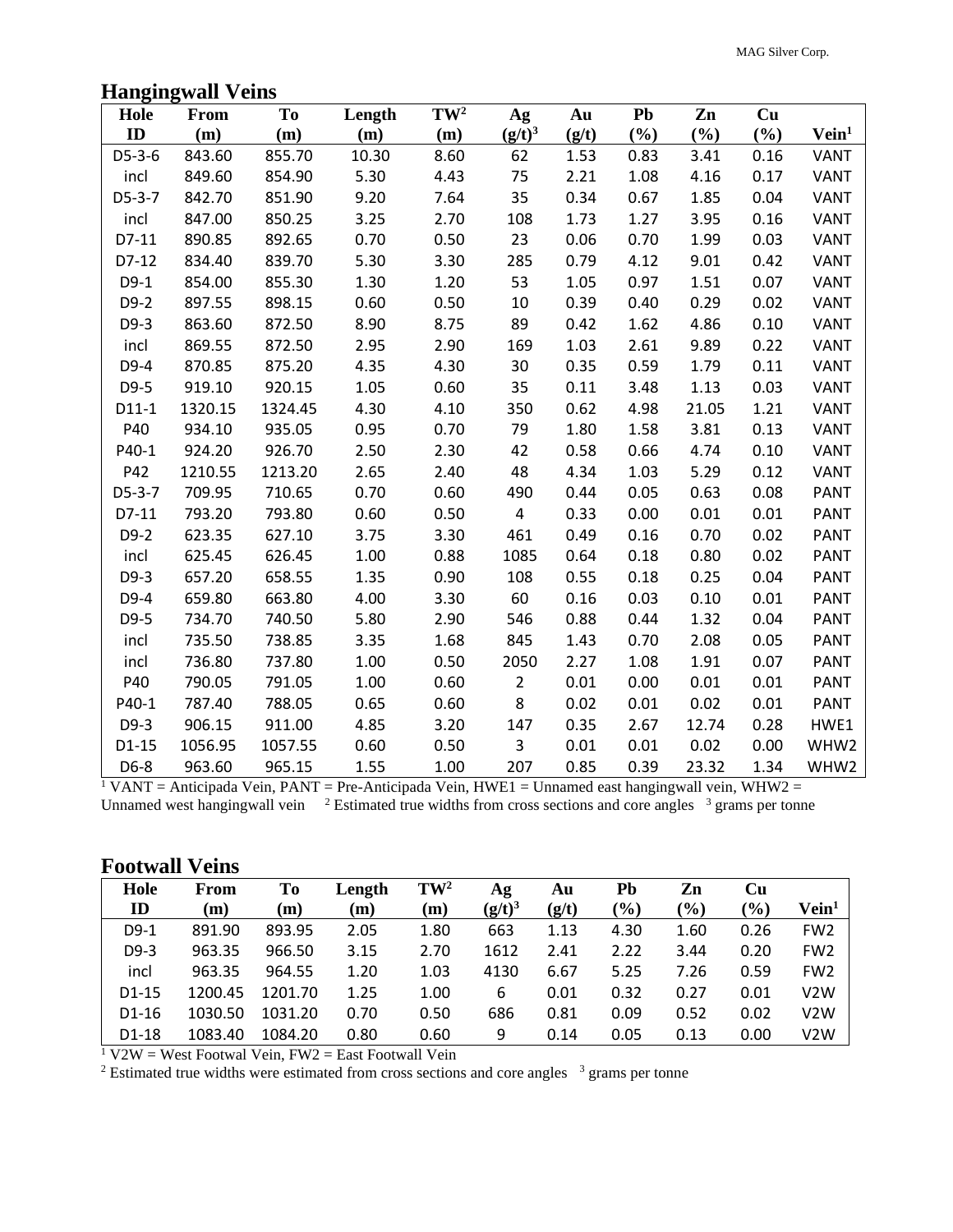| Hole    | From   | Tо     | Length | $TW^2$ | Ag        | Au    | Pb            | Zn            | Cu                           |                  |
|---------|--------|--------|--------|--------|-----------|-------|---------------|---------------|------------------------------|------------------|
| ID      | (m)    | (m)    | (m)    | (m)    | $(g/t)^3$ | (g/t) | $\frac{1}{2}$ | $\frac{1}{2}$ | $\left( \frac{0}{0} \right)$ | $V$ ein $^1$     |
| D6-8    | 719.55 | 720.35 | 0.80   | 0.20   | 2         | 0.01  | 0.00          | 0.04          | 0.00                         | <b>VEN</b>       |
| $D11-1$ | 692.50 | 700.65 | 8.15   | 2.00   | 277       | 0.71  | 0.01          | 0.02          | 0.01                         | <b>VEN</b>       |
| incl    | 693.50 | 697.50 | 4.00   | 0.98   | 512       | 1.29  | 0.01          | 0.03          | 0.00                         | <b>VEN</b>       |
| incl    | 695.50 | 697.50 | 2.00   | 0.49   | 890       | 2.27  | 0.02          | 0.04          | 0.00                         | <b>VEN</b>       |
| P39     | 391.75 | 397.90 | 6.15   | 2.50   | 167       | 2.36  | 0.00          | 0.00          | 0.00                         | VEN <sub>2</sub> |
| incl    | 396.70 | 397.90 | 1.20   | 0.49   | 553       | 9.32  | 0.00          | 0.00          | 0.00                         | VEN <sub>2</sub> |
| $D1-15$ | 513.95 | 515.10 | 1.15   | 0.60   | 5         | 0.04  | 0.00          | 0.01          | 0.00                         | VEN <sub>2</sub> |

# **Venadas Family (Northeast Trending) Veins**

 $<sup>1</sup>$  VEN = Venadas Vein, VEN2 = Venadas II Vein</sup>

 $2$  Estimated true widths were estimated from cross sections and core angles

<sup>3</sup> grams per tonne

# **Other Intercepts**

| Hole      | <b>From</b> | To      | Length | $TW^2$           | Ag        | Au    | Pb     | Zn                         | Cu   |                   |
|-----------|-------------|---------|--------|------------------|-----------|-------|--------|----------------------------|------|-------------------|
| ID        | (m)         | (m)     | (m)    | (m)              | $(g/t)^3$ | (g/t) | $(\%)$ | $\left(\frac{0}{0}\right)$ | (%)  | Vein <sup>1</sup> |
| $D1-19$   | 1161.65     | 1162.70 | 1.05   | N/D <sup>4</sup> | 364       | 0.04  | 3.91   | 2.83                       | 3.04 | <b>FW</b>         |
| D1-19     | 1281.40     | 1282.25 | 0.85   | N/D              | 121       | 0.03  | 5.68   | 9.34                       | 0.16 | <b>FW</b>         |
| D1-20-1   | 1248.30     | 1249.35 | 1.05   | N/D              | 83        | 0.01  | 0.76   | 11.50                      | 0.25 | <b>FW</b>         |
| $D11-1$   | 1453.25     | 1455.85 | 2.60   | N/D              | 44        | 0.02  | 1.01   | 3.27                       | 0.19 | <b>FW</b>         |
| $D11-1$   | 1465.40     | 1466.90 | 1.50   | N/D              | 46        | 0.00  | 0.18   | 10.17                      | 0.41 | <b>FW</b>         |
| D6-8      | 1209.20     | 1216.10 | 6.90   | N/D              | 38        | 0.03  | 2.77   | 6.35                       | 0.06 | <b>FW</b>         |
| D6-8      | 1214.40     | 1216.10 | 1.70   | N/D              | 64        | 0.09  | 4.31   | 18.28                      | 0.17 | <b>FW</b>         |
| D7-11     | 1297.50     | 1300.05 | 2.55   | N/D              | 93        | 0.01  | 0.04   | 5.07                       | 0.46 | <b>FW</b>         |
| D7-11     | 1305.70     | 1307.85 | 2.15   | N/D              | 358       | 0.01  | 0.12   | 9.85                       | 2.06 | <b>FW</b>         |
| P42       | 1415.10     | 1415.75 | 0.65   | N/D              | 396       | 0.01  | 0.02   | 0.04                       | 4.31 | <b>FW</b>         |
| $D1-17$   | 795.60      | 796.20  | 0.60   | N/D              | 192       | 0.45  | 1.02   | 1.56                       | 0.02 | <b>HW</b>         |
| D1-17-R   | 962.60      | 963.55  | 0.95   | N/D              | 135       | 0.23  | 6.39   | 6.38                       | 0.14 | HW                |
| $D1-18$   | 790.20      | 791.00  | 0.80   | N/D              | 136       | 1.57  | 0.13   | 0.25                       | 0.02 | HW                |
| $D1-20-1$ | 458.95      | 459.55  | 0.60   | N/D              | 670       | 1.02  | 0.00   | 0.02                       | 0.01 | HW                |
| $D1-20-1$ | 849.45      | 850.70  | 1.25   | N/D              | 36        | 1.09  | 0.00   | 0.01                       | 0.01 | HW                |
| $D5-3-6$  | 770.45      | 771.05  | 0.60   | N/D              | 680       | 0.44  | 0.76   | 1.68                       | 0.04 | HW                |
| D7-11     | 967.75      | 968.45  | 0.70   | N/D              | 46        | 0.05  | 2.31   | 4.98                       | 0.07 | HW                |
| $D9-2$    | 904.70      | 905.30  | 0.60   | N/D              | 52        | 0.66  | 1.86   | 2.00                       | 0.10 | HW                |
| D9-3      | 523.60      | 524.25  | 0.65   | N/D              | 1875      | 1.80  | 0.06   | 0.10                       | 0.07 | HW                |
| D9-4      | 946.80      | 947.40  | 0.60   | N/D              | 258       | 2.41  | 2.36   | 3.28                       | 0.04 | HW                |
| D9-5      | 681.70      | 682.90  | 1.20   | N/D              | 127       | 0.79  | 1.65   | 7.74                       | 0.77 | HW                |
| $D11-1$   | 716.50      | 718.50  | 2.00   | N/D              | 246       | 0.98  | 0.01   | 0.01                       | 0.00 | HW                |
| P41       | 1208.95     | 1209.95 | 1.00   | N/D              | 6         | 2.53  | 0.00   | 0.01                       | 0.00 | Nose              |
| P41       | 1220.50     | 1221.50 | 1.00   | N/D              | 86        | 0.57  | 0.00   | 0.01                       | 0.00 | Nose              |
| P41-1     | 790.25      | 790.85  | 0.60   | N/D              | 268       | 0.29  | 0.00   | 0.02                       | 0.02 | Nose              |
| P41-1     | 1202.25     | 1203.25 | 1.00   | N/D              | 146       | 0.05  | 0.00   | 0.01                       | 0.01 | Nose              |

 $1$  FW = Footwall intercept, HW = Hangingwall intercept, Nose = Exploration intercepts in the north "nose" area

<sup>2</sup> Estimated true widths were estimated from cross sections and core angles  $\frac{3}{2}$  grams per tonne  $\frac{4}{2}$  Not determined